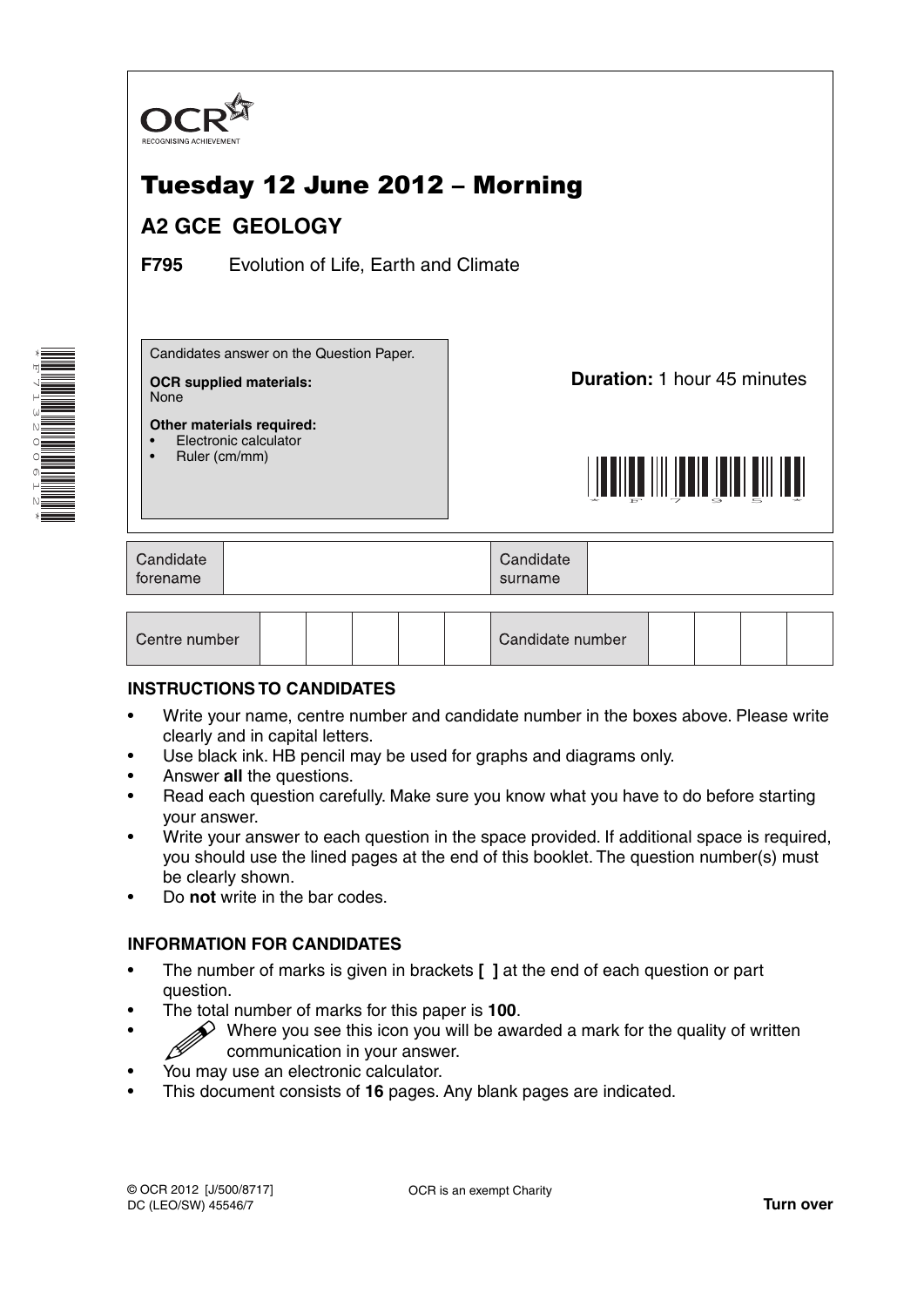A, B are C are fossils which possess two valves.  $\mathbf{1}$ 



(a) (i) Identify the group for each of the fossils above.

|       | fossil | group                                             |       |
|-------|--------|---------------------------------------------------|-------|
|       | A      |                                                   |       |
|       | B      |                                                   |       |
|       | C      |                                                   |       |
|       |        |                                                   | $[3]$ |
| (ii)  |        | Label the morphological features 1 to 4.          |       |
|       |        |                                                   |       |
|       |        |                                                   | $[3]$ |
| (iii) |        | Describe the function of morphological feature 2. |       |
|       |        |                                                   |       |
|       |        |                                                   |       |
| (iv)  |        | Describe the environment in which fossil C lived. |       |
|       |        |                                                   |       |
|       |        |                                                   | $[1]$ |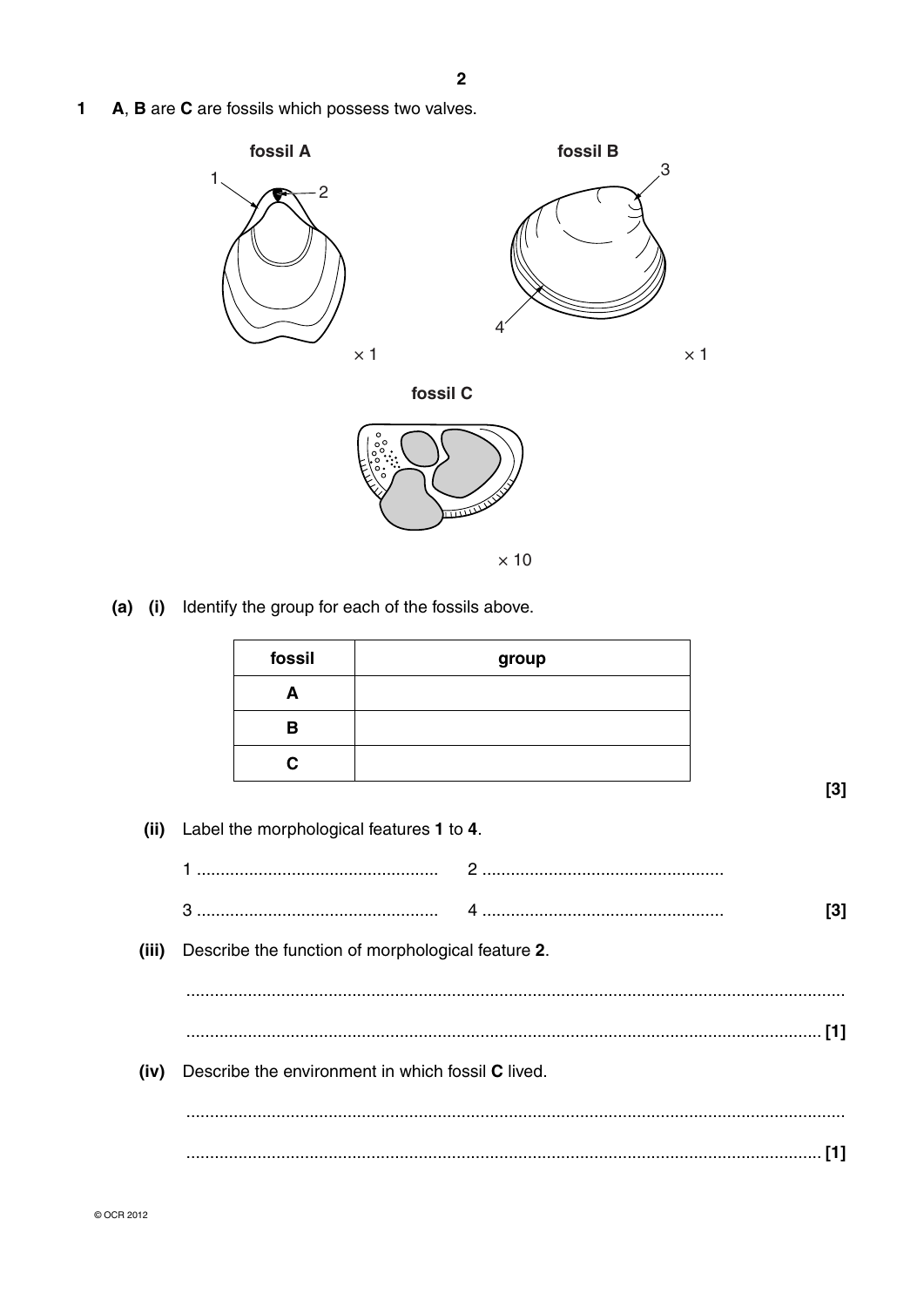Describe the difference in symmetry between fossils A and B.  $(v)$ 

(b) Describe and explain how the Jurassic fossils A and B may be found in Quaternary rocks. (c) Explain why it is difficult to infer the mode of life of the extinct fossil groups of trilobites and dinosaurs. Use different reasons for each group. [Total: 15]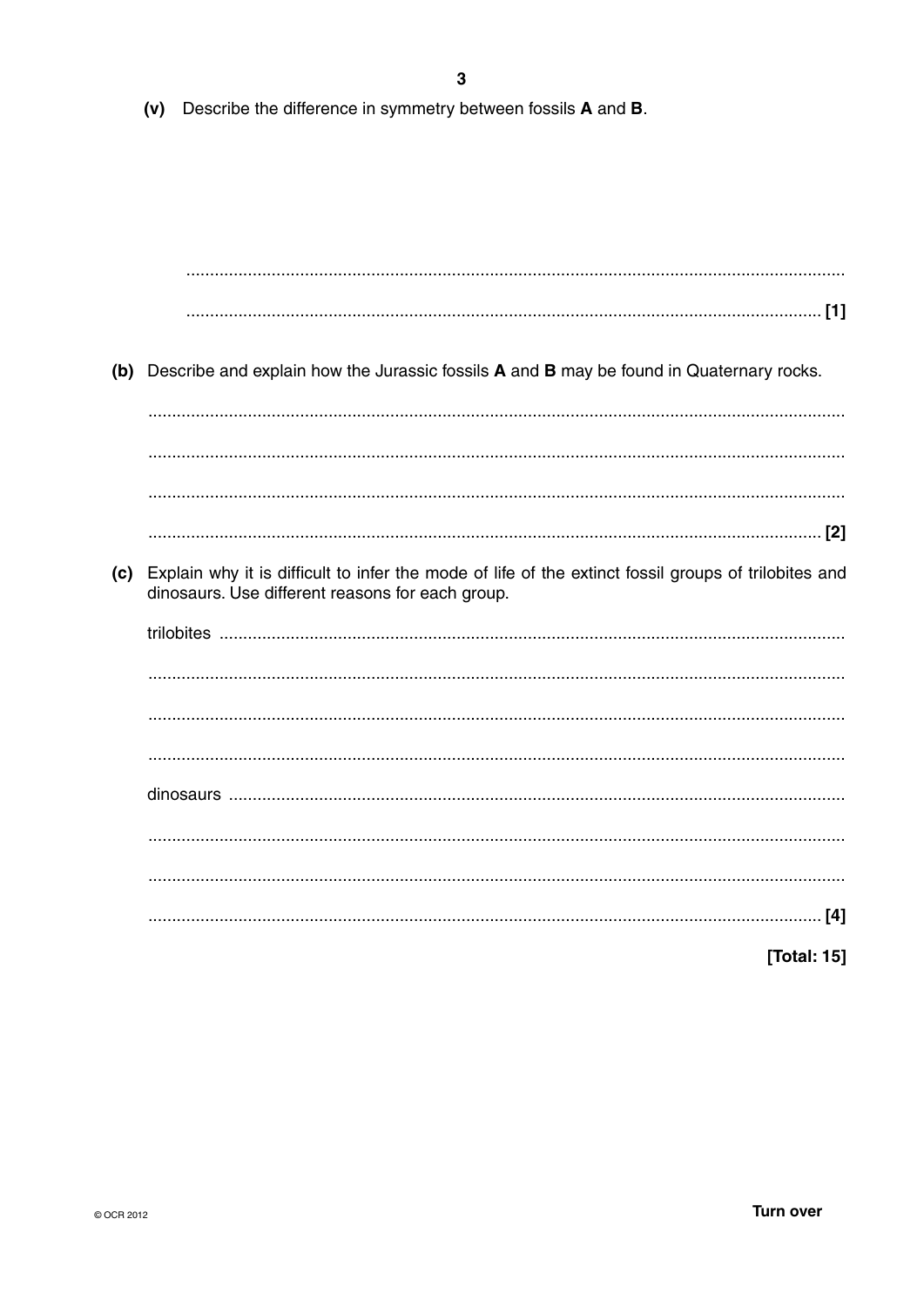- **2 (a)** Below are diagrams of three fossil fragments **D**, **E**, and **F**. Complete the table below
	- **(i)** to identify and describe the fossil fragment **[4]**
	- **(ii)** and circle the energy level and the depth of the water in the environment where it lived. **[2]**

The first one has been done for you.

| fossil     | identification and<br>description                              | environment        |                   |                |  |
|------------|----------------------------------------------------------------|--------------------|-------------------|----------------|--|
| fossil D   |                                                                |                    | energy level      |                |  |
|            | a gastropod shell<br>fragment with body<br>chamber present and | low<br>water depth | medium            | <u>(</u> high  |  |
| $\times$ 1 | broken first whorl<br>showing central<br>structure             | (littoral)         | shallow<br>marine | deep<br>marine |  |
| fossil E   |                                                                | energy level       |                   |                |  |
|            |                                                                | low                | medium            | high           |  |
|            |                                                                | water depth        |                   |                |  |
| $\times$ 1 |                                                                | littoral           | shallow<br>marine | deep<br>marine |  |
|            |                                                                |                    |                   |                |  |
| fossil F   |                                                                | energy level       |                   |                |  |
|            |                                                                | low                | medium            | high           |  |
|            |                                                                | water depth        |                   |                |  |
| $\times 2$ |                                                                | littoral           | shallow           | deep           |  |
|            |                                                                |                    | marine            | marine         |  |
|            |                                                                |                    |                   |                |  |

 **(b)** Coprolites are a type of trace fossil which are interpreted as fossil dung. Explain how they can give us information about the palaeoenvironment that was previously unknown.

© OCR 2012 ................................................................................................................................................... ................................................................................................................................................... ................................................................................................................................................... .............................................................................................................................................. **[2]**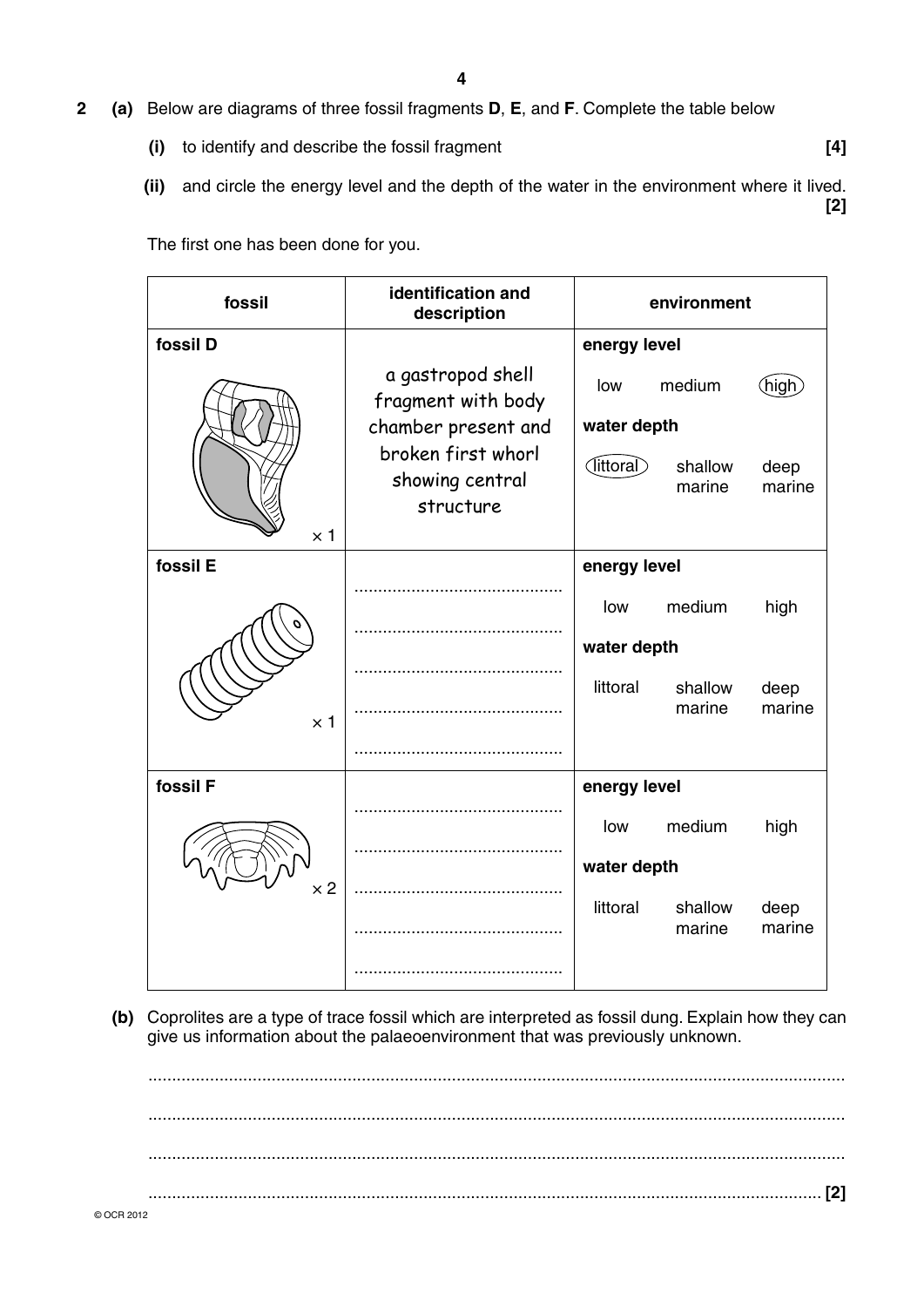**5**

 **(c)** Aragonite alters to calcite over time. Explain why this process happens.

...................................................................................................................................................

.............................................................................................................................................. **[1]**

 **(d)** The table below shows data gathered from three bedding planes in limestone. The fossils found are solitary corals and bivalves.

|                  |   | number                                    | number of bivalve shells         |                | total number of | % 'convex             |
|------------------|---|-------------------------------------------|----------------------------------|----------------|-----------------|-----------------------|
|                  |   | of solitary<br>corals in<br>life position | 'convex<br>down'                 | 'convex<br>up' | bivalve shells  | up' bivalve<br>shells |
|                  |   |                                           | $\smash{\smash{\smash{\cup}}\,}$ |                |                 |                       |
|                  |   | 12                                        | 58                               | 52             |                 |                       |
| bedding<br>plane | 2 | 3                                         | 25                               | 110            |                 |                       |
|                  | 3 | 8                                         | 47                               | 40             |                 |                       |

- **(i)** Complete the table to show:
	- **1.** the total number of bivalve shells on each bedding plane;
	- **2.** the percentage of convex up bivalve shells for bedding planes 1, 2 and 3. **[2]**
- **(ii)** Analyse the information from the solitary corals and bivalves to suggest the conditions that existed throughout the deposition of this limestone. Clearly link your interpretation to the evidence for each bed.

 ........................................................................................................................................... ........................................................................................................................................... ........................................................................................................................................... ........................................................................................................................................... ........................................................................................................................................... ........................................................................................................................................... ........................................................................................................................................... ...................................................................................................................................... **[4]**

 **(iii)** Give one other piece of information that you might look for in the field to verify your interpretation for part **(ii)** above.

...........................................................................................................................................

...................................................................................................................................... **[1]**

**[Total: 16]**

© OCR 2012 **Turn over**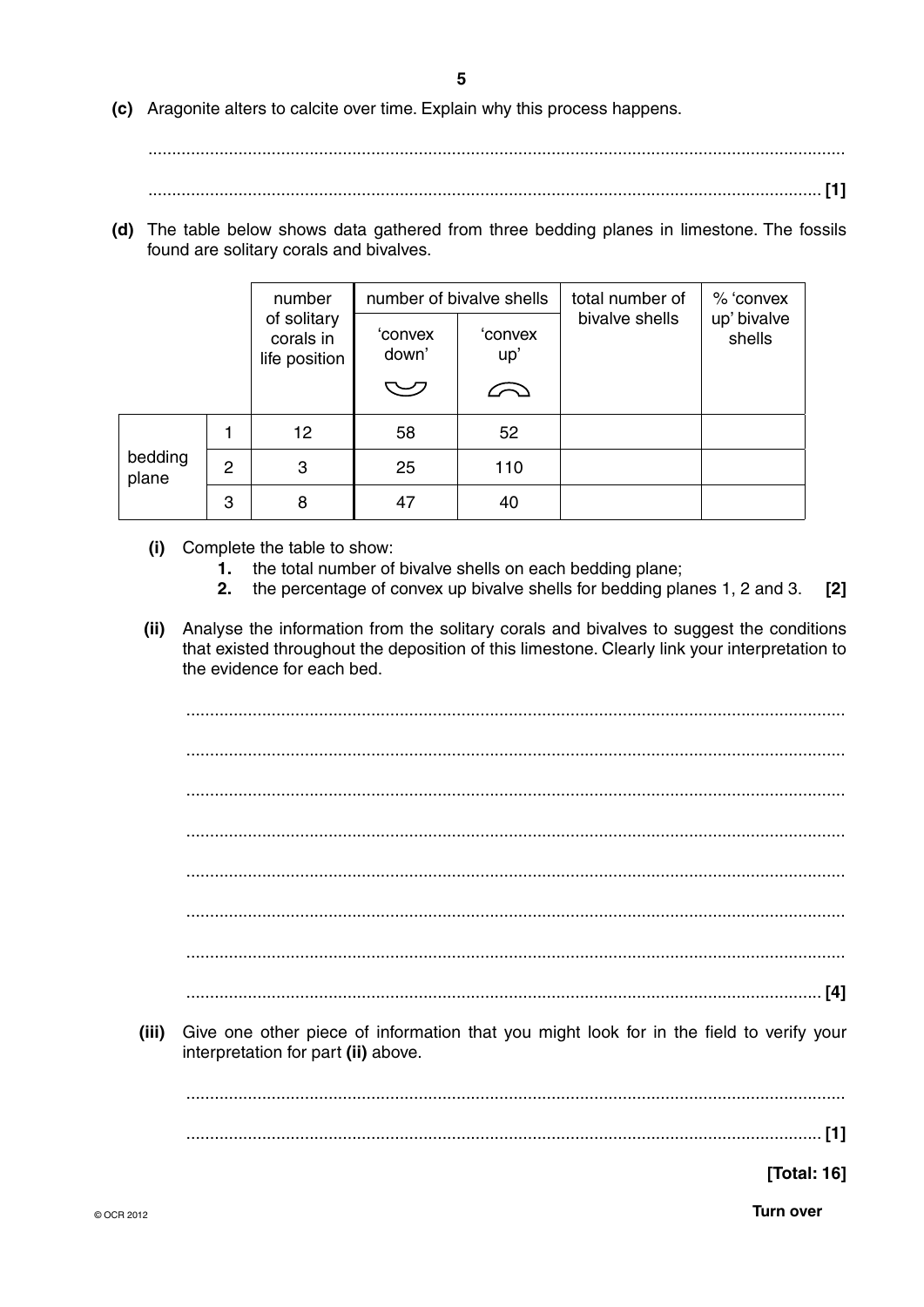- **3 (a)** The table below shows information about fossil cephalopods.
	- **(i)** Complete the first column of the table by matching the fossil to its best description. Choose fossil types from the list below. Each fossil may be used more than once.

| nautiloid<br>ammonite<br>goniatite<br>belemnite<br>ceratite |  |  |
|-------------------------------------------------------------|--|--|
|-------------------------------------------------------------|--|--|

| fossil | description                                                                     |
|--------|---------------------------------------------------------------------------------|
|        | has an evolute shell with external ornament                                     |
|        | involute shell with sutures that show smooth saddles<br>and frilly lobes        |
|        | has a guard, a phragmocone and simple sutures                                   |
|        | has a chambered shell which lacks external<br>ornament and is still alive today |
|        | has an evolute shell with an external sulcus and keel                           |
|        | has an involute shell with smooth saddles and<br>angular lobes                  |

- **[5]**
- **(ii)** Describe how fossil cephalopods controlled their vertical and horizontal position in the water column.

vertical ............................................................................................................................... ........................................................................................................................................... horizontal ........................................................................................................................... ...................................................................................................................................... **[2]**

 **(b) (i)** Describe how a heteromorph ammonite differs from other forms of ammonite.

 ........................................................................................................................................... ...................................................................................................................................... **[1]**

 **(ii)** Suggest its probable mode of life.

 ........................................................................................................................................... ...................................................................................................................................... **[1]**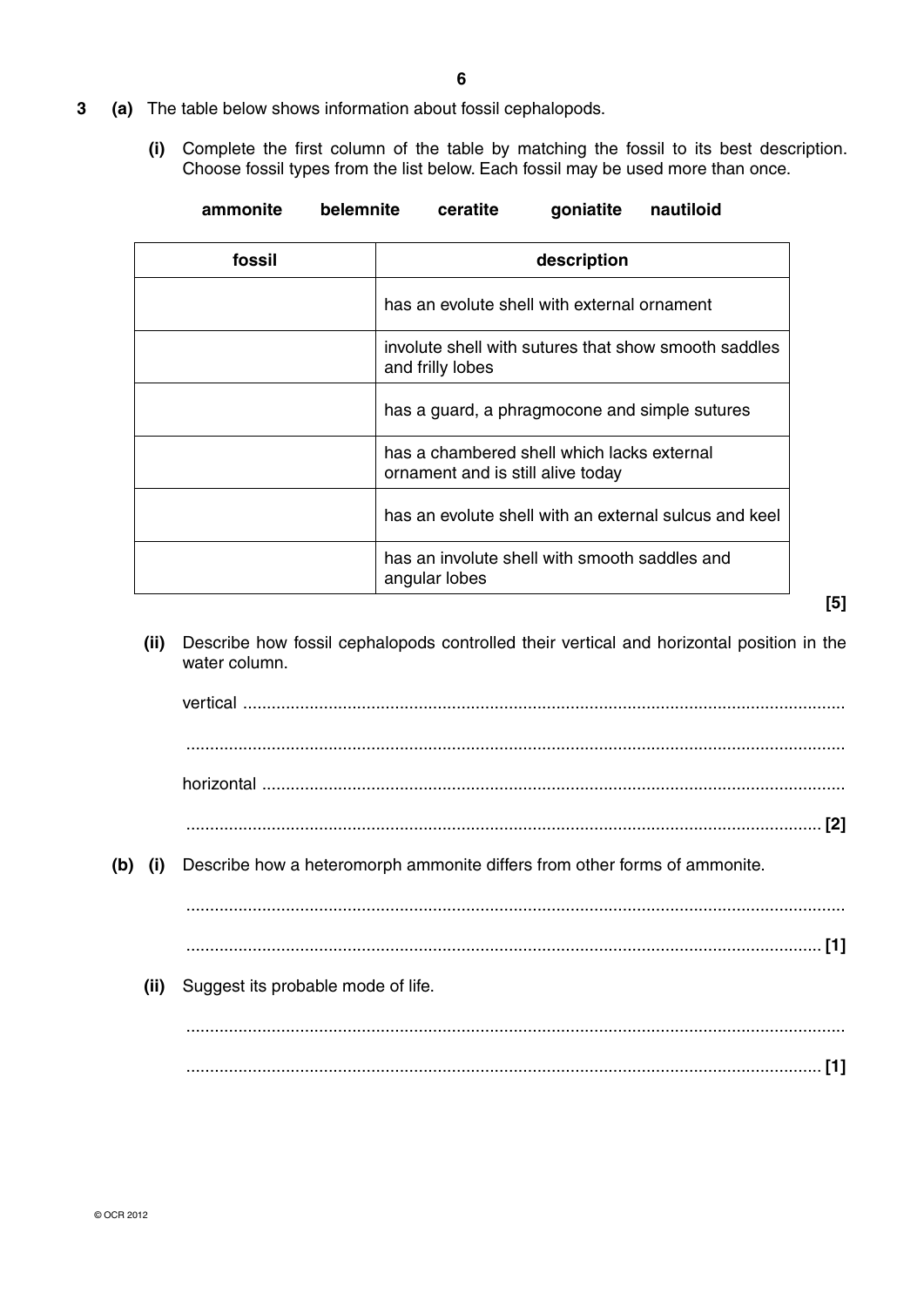(c) Cross-section views of two different members of the cephalopods are shown below.



[Total: 18] **Turn over**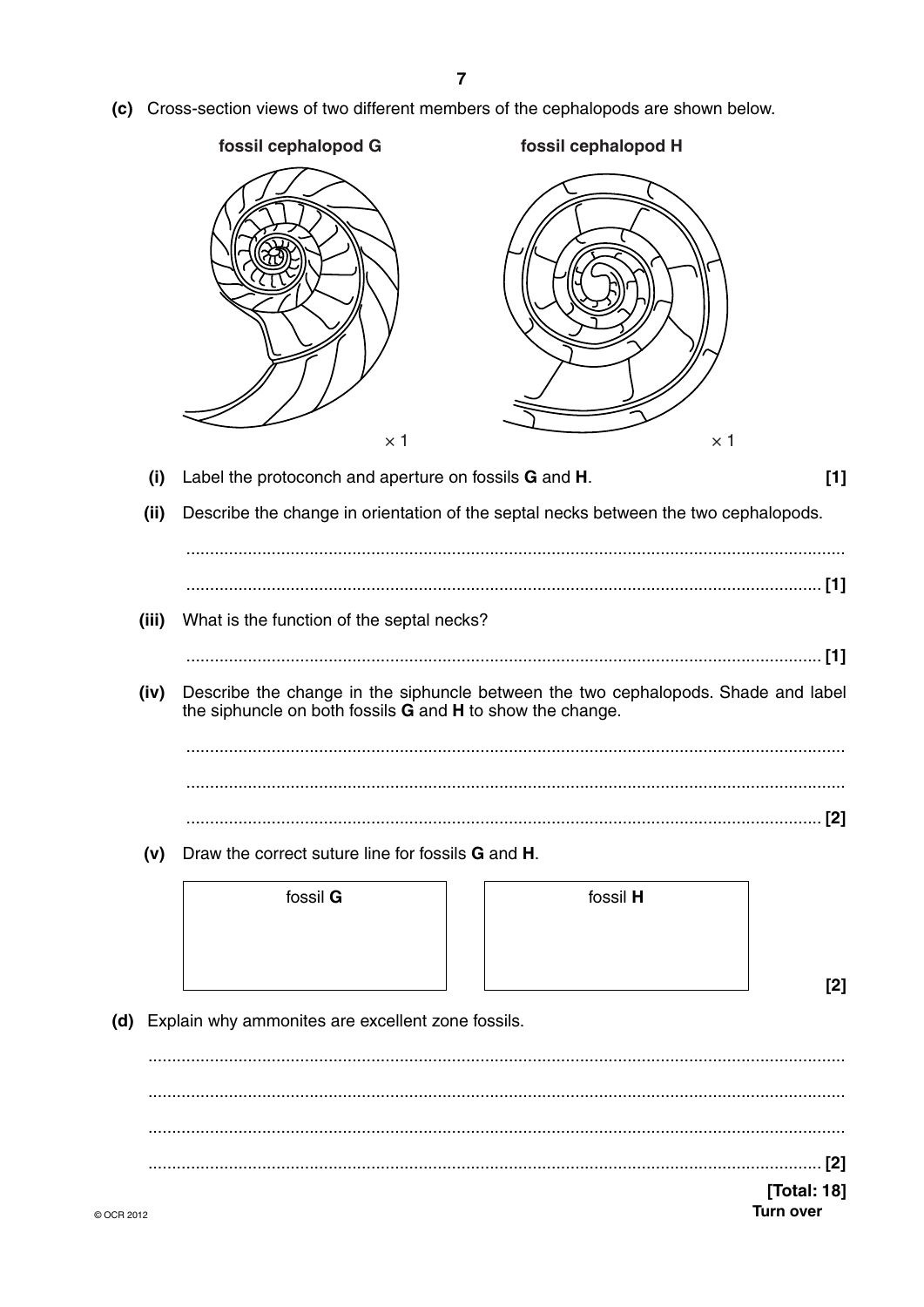(a) Study the diagrams (J, K and L) below which show three simplified borehole logs, taken 5 km 4 apart.



- Using lithostratigraphic methods, correlate the coal and the mudstone in the borehole  $(i)$ logs with dashed lines.  $[2]$
- Describe the broad environments of deposition seen in boreholes J and L. Suggest a  $(ii)$ reason for the difference between them.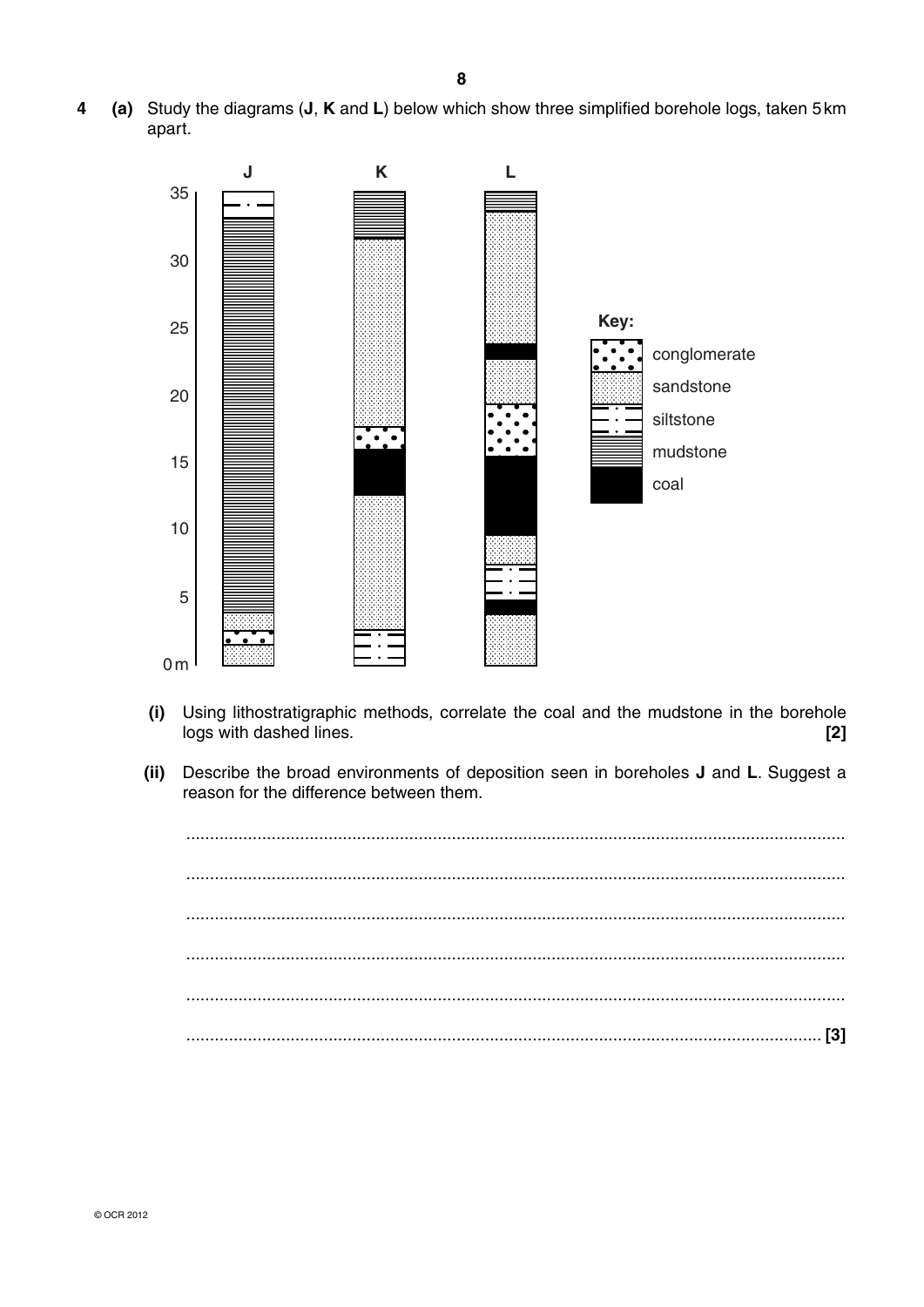(b) Chronostratigraphy can also be used to correlate rocks. Describe how varve deposits can be used to correlate rock sequences.

(c) The table below shows information about the ranges of some fossil groups.

|                  | fossil groups         |                      |                |  |
|------------------|-----------------------|----------------------|----------------|--|
|                  | graptolites           | tabulate corals      | trilobites     |  |
| first appearance | <b>Upper Cambrian</b> |                      | Lower Cambrian |  |
| extinction       |                       | <b>Upper Permian</b> |                |  |

(i) Complete the table.

 $[2]$ 

Describe and explain three possible causes for the extinction of tabulate corals and  $(ii)$ many other organisms at the same time.

[Total: 14]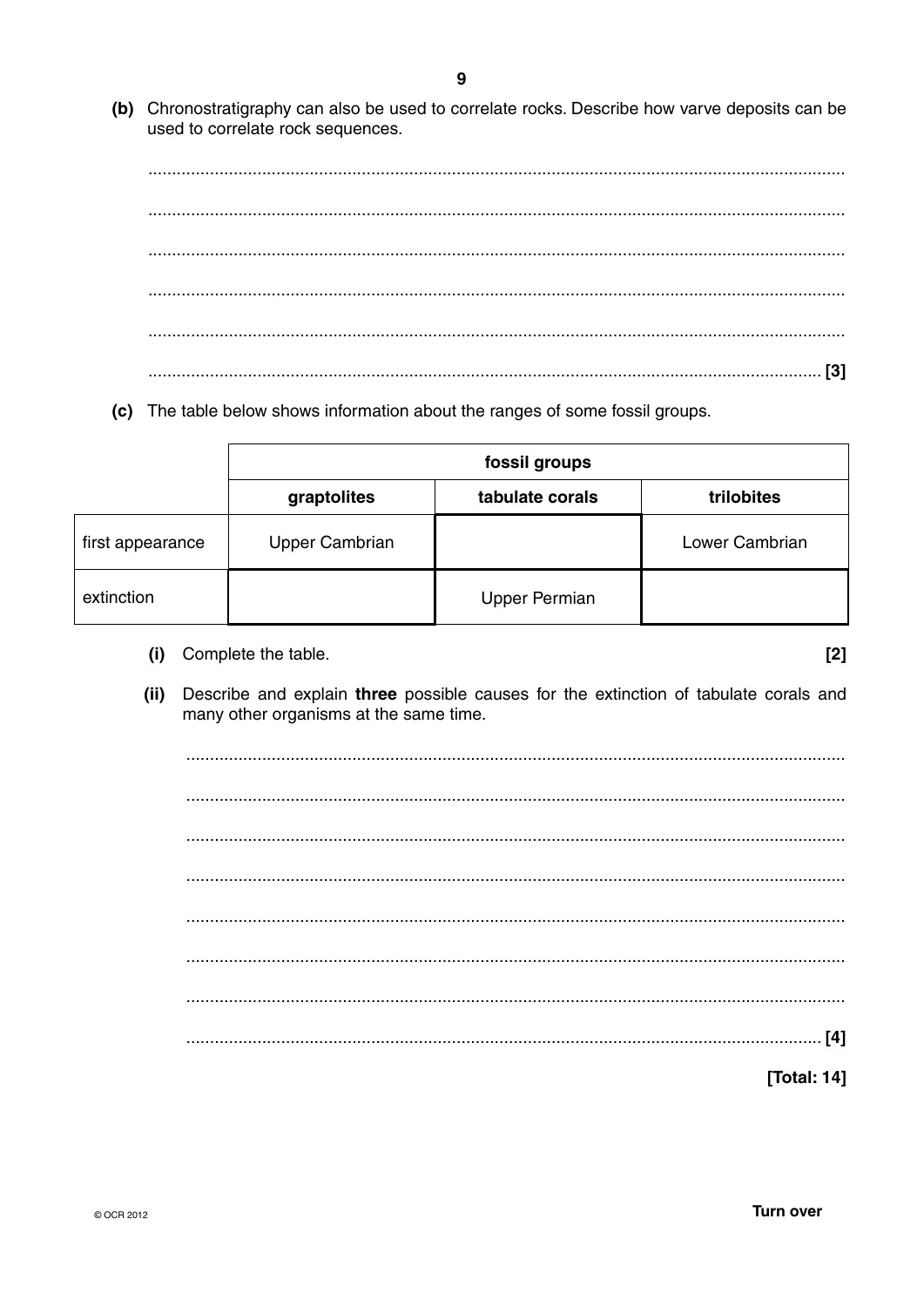(a) Explain what is meant by the term Darwinian evolution. 5

(b) Fossils M, N and P are members of the same fossil group that evolved throughout the Palaeozoic.



(i) What substance are the skeletons of fossils M, N and P composed of?

|           |                                                                 |          |                                                    |          | $[1]$ |
|-----------|-----------------------------------------------------------------|----------|----------------------------------------------------|----------|-------|
| (ii)      | Describe the form of fossil N above. Circle the correct answer. |          |                                                    |          |       |
|           |                                                                 | scandent | pendant                                            | reclined | $[1]$ |
| (iii)     | Place fossils M, N and P in evolutionary order.                 |          |                                                    |          |       |
|           | youngest                                                        | .        |                                                    |          |       |
|           |                                                                 |          |                                                    |          |       |
|           | oldest                                                          | .        |                                                    |          | $[2]$ |
| (iv)      |                                                                 |          | Describe the likely mode of life of these fossils. |          |       |
|           |                                                                 |          |                                                    |          |       |
|           |                                                                 |          |                                                    |          |       |
|           |                                                                 |          |                                                    |          |       |
|           |                                                                 |          |                                                    |          |       |
|           |                                                                 |          |                                                    |          |       |
| COCR 2012 |                                                                 |          |                                                    |          | $[3]$ |

 $10$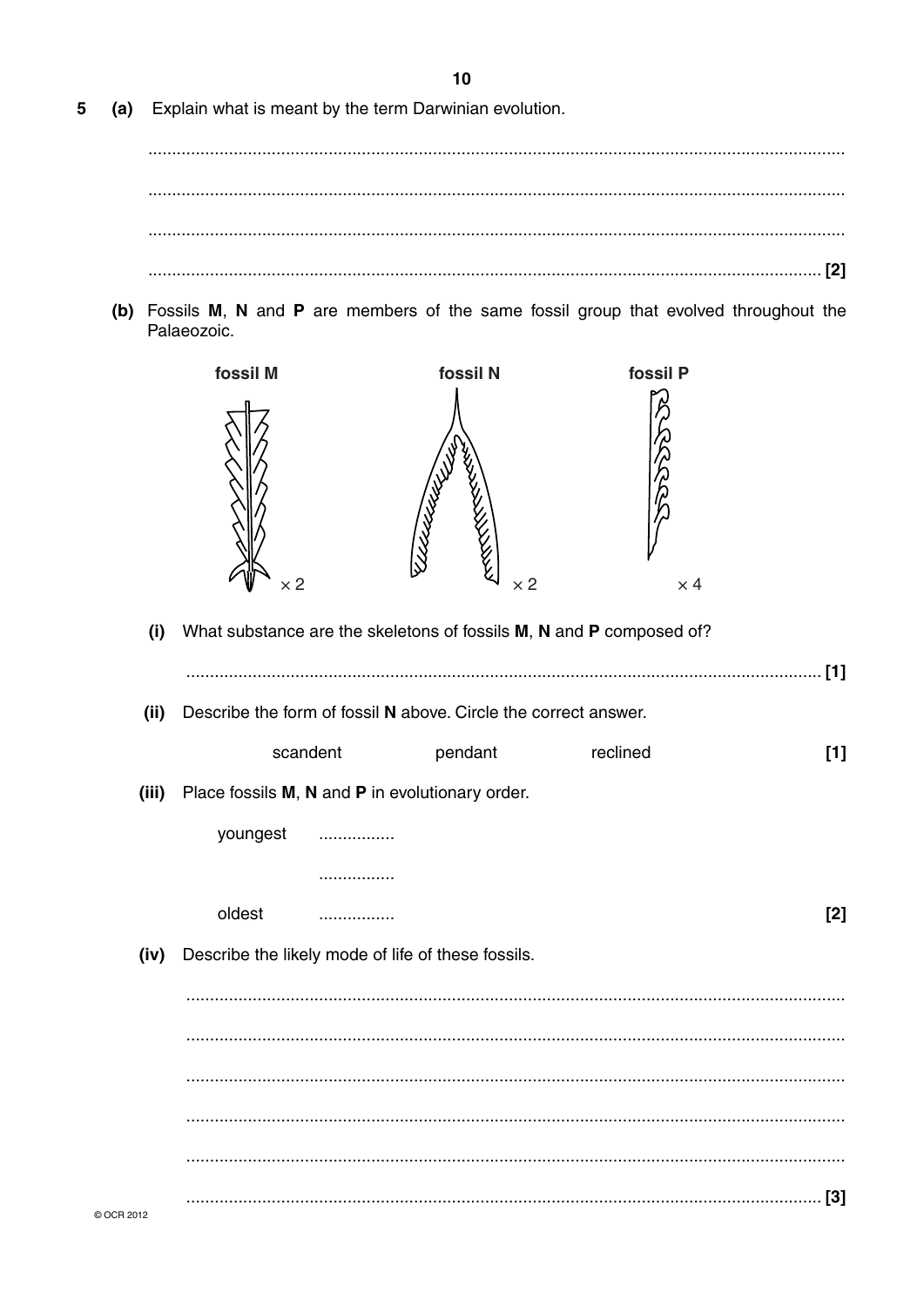- **11**
- **(c) (i)** Birds are thought to have evolved from their closest relatives, the theropod dinosaurs, during the Jurassic. Describe **two** features that both theropod dinosaurs and birds share.

 ........................................................................................................................................... ........................................................................................................................................... ........................................................................................................................................... ...................................................................................................................................... **[2]**

 **(ii)** Explain how **one** of these features is a useful adaptation for birds.

 ........................................................................................................................................... ...................................................................................................................................... **[1]**

 **(iii)** *Archaeopteryx* is thought to be bird-like and may represent an intermediate form between dinosaurs and birds. Describe **one** feature of *Archaeopteryx* that can be seen when it is exceptionally preserved, that suggests that it may be a bird ancestor.

...........................................................................................................................................

- ...................................................................................................................................... **[1]**
- **(d)** The table below compares lobe-finned fish such as coelacanths and early amphibians. Complete the table using a tick or a cross to indicate whether each statement is true or false.

| statement                                                                               | true or false<br>X |
|-----------------------------------------------------------------------------------------|--------------------|
| early amphibians and lobe-finned fish had<br>limbs in the same position on their bodies |                    |
| the lobe-finned fish had a narrower skull<br>than the amphibians                        |                    |
| early amphibians had small bony scales on<br>their skin                                 |                    |
| early amphibians and lobe-finned fish had<br>complex teeth                              |                    |
| early amphibians and lobe-finned fish had<br>claws                                      |                    |

**[4]**

**[Total: 17]**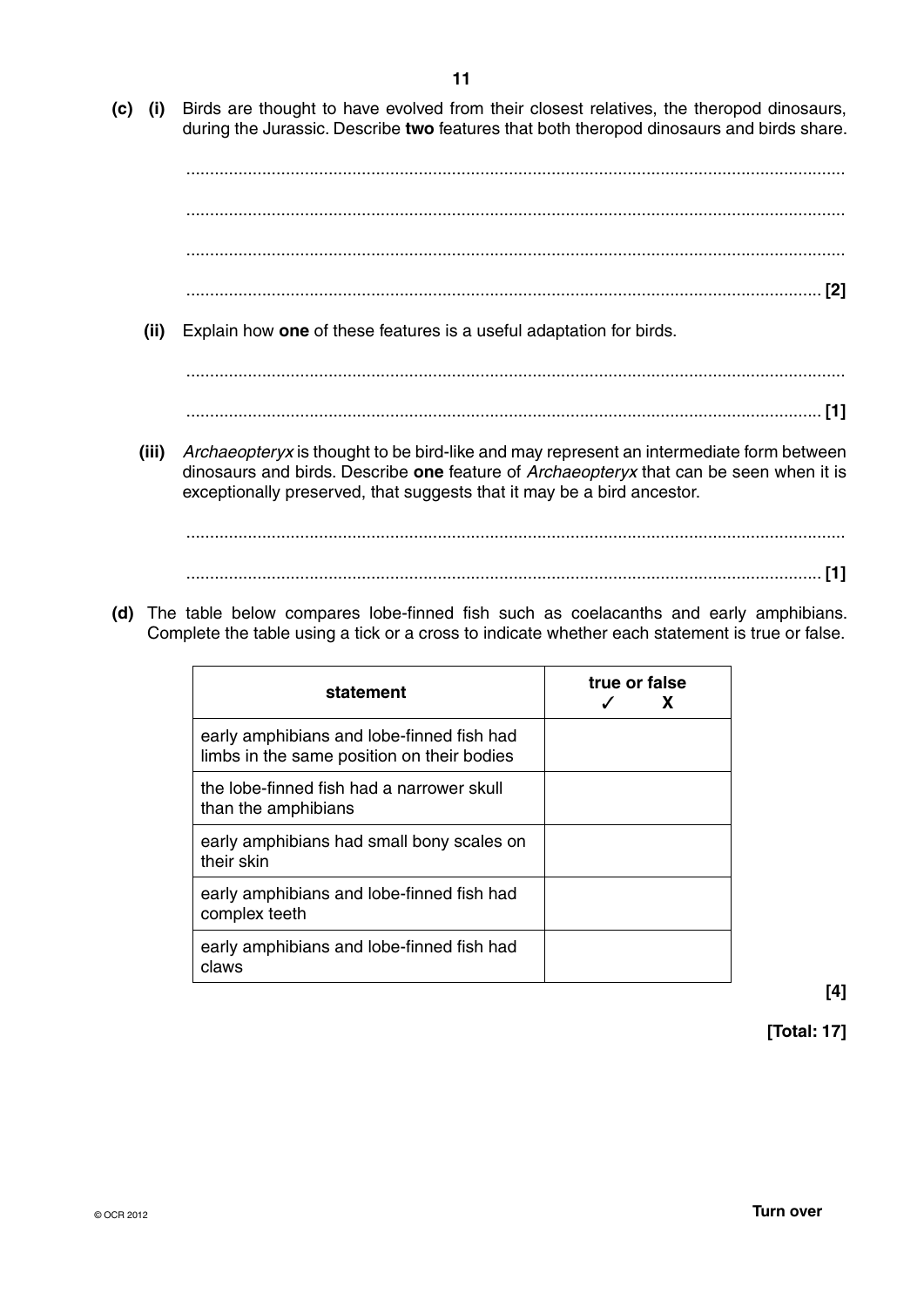Compare the similarities and differences between regular and irregular echinoids. Labelled  $6\phantom{a}$ diagrams are essential to illustrate your answer.



You should structure your answer to compare the morphology of the two types of echinoid.

| .         |   |
|-----------|---|
|           |   |
|           | . |
|           |   |
|           |   |
|           |   |
|           |   |
| COCR 2012 |   |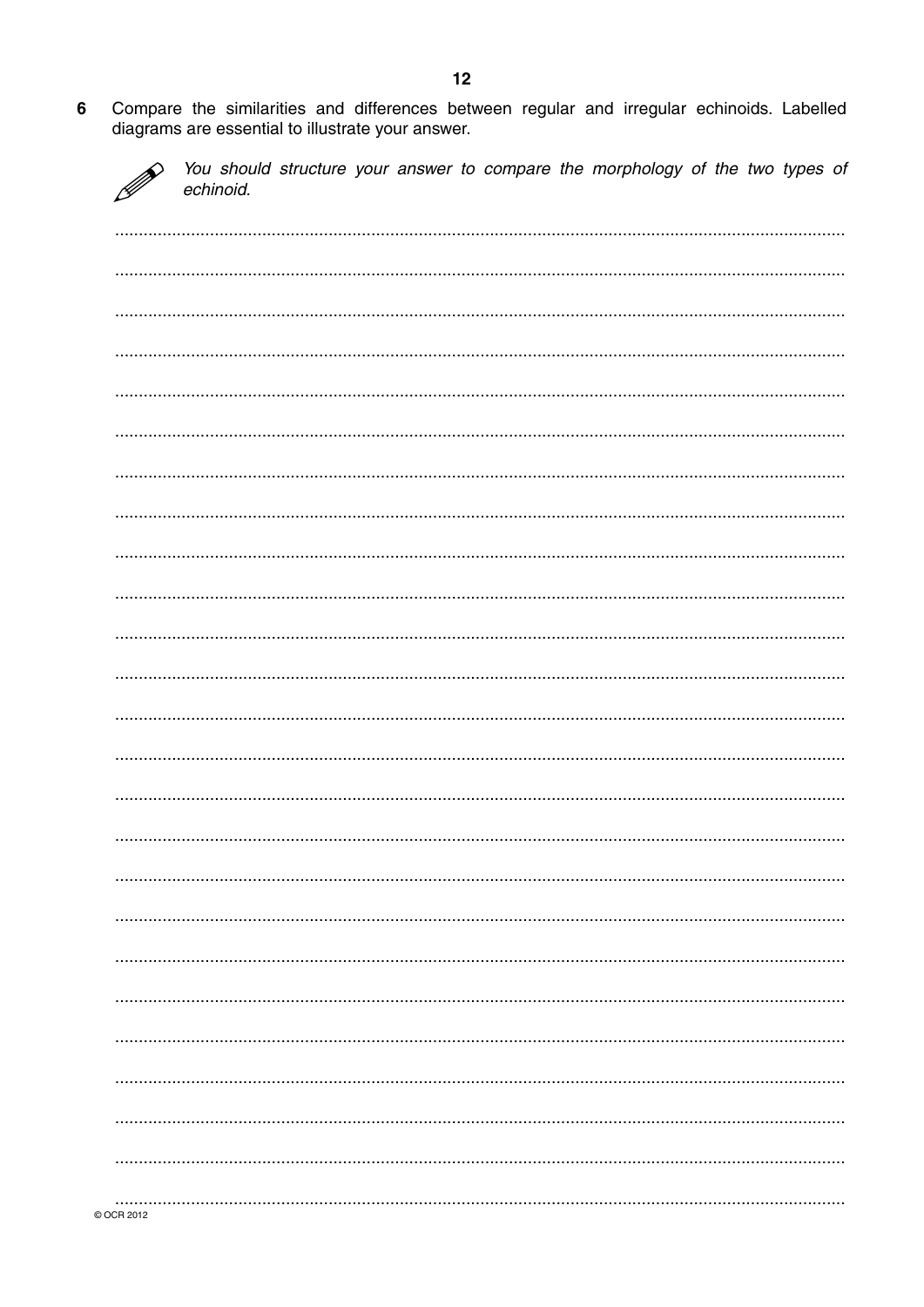### [Total: 10]

Describe how fossils can be formed by replacement, silicification and carbonisation.  $\overline{\mathbf{7}}$ 

You should make clear the conditions needed for each process to occur.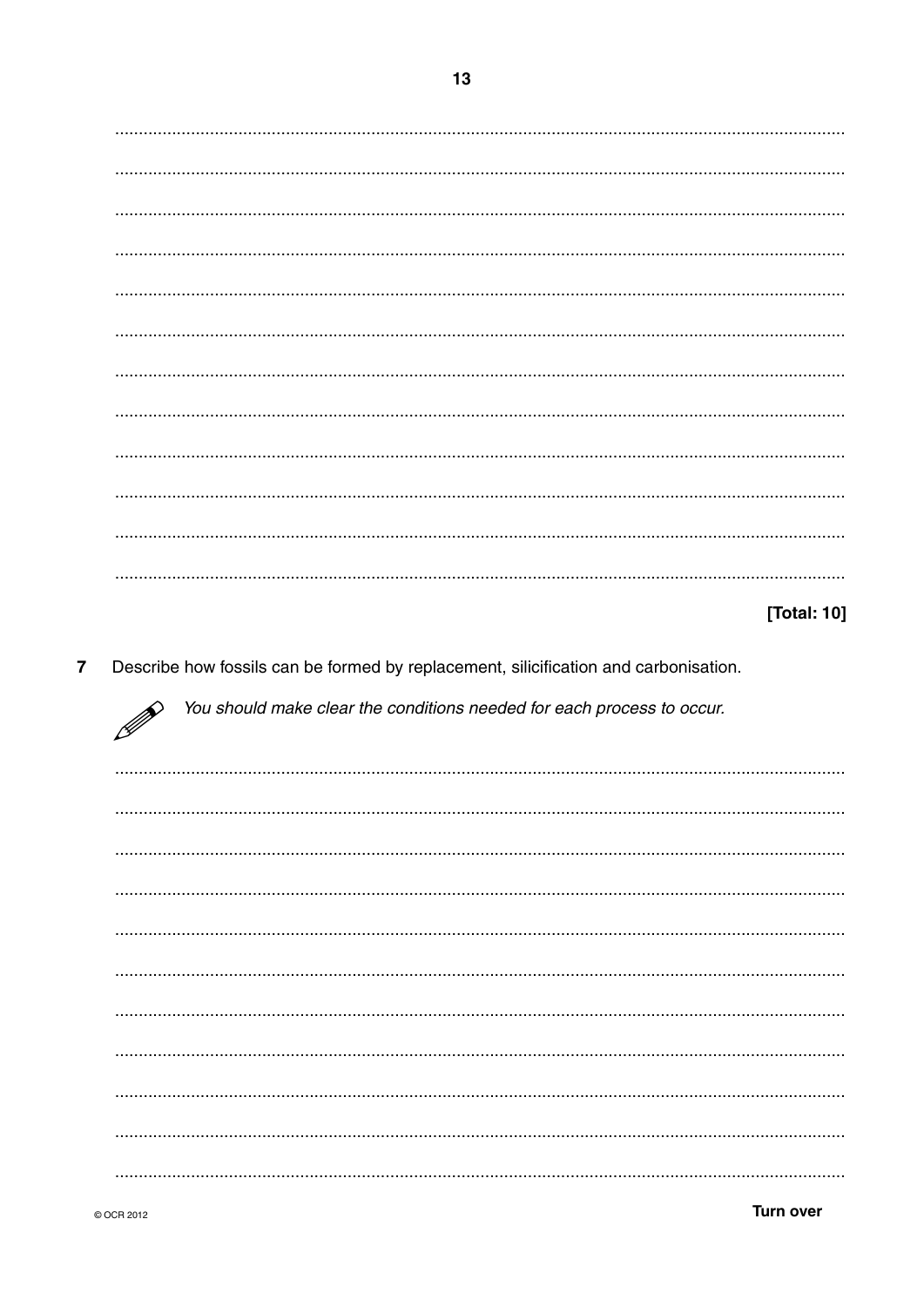# OF QUESTIO

[Total: 10]

|  |  | <b>END OF QUESTION PAPER</b> |
|--|--|------------------------------|
|  |  |                              |

| $\sim 100$<br><br>$\cdots$<br>$\cdots$<br>. .<br><br>$\cdots$<br>$\sim 0.01$<br> |  |
|----------------------------------------------------------------------------------|--|
|                                                                                  |  |
|                                                                                  |  |
|                                                                                  |  |
|                                                                                  |  |
|                                                                                  |  |
|                                                                                  |  |
|                                                                                  |  |
|                                                                                  |  |
|                                                                                  |  |
|                                                                                  |  |
|                                                                                  |  |
|                                                                                  |  |
|                                                                                  |  |
|                                                                                  |  |
|                                                                                  |  |
|                                                                                  |  |
|                                                                                  |  |
|                                                                                  |  |
|                                                                                  |  |
|                                                                                  |  |
|                                                                                  |  |
|                                                                                  |  |
|                                                                                  |  |
|                                                                                  |  |
|                                                                                  |  |
|                                                                                  |  |
|                                                                                  |  |
|                                                                                  |  |
|                                                                                  |  |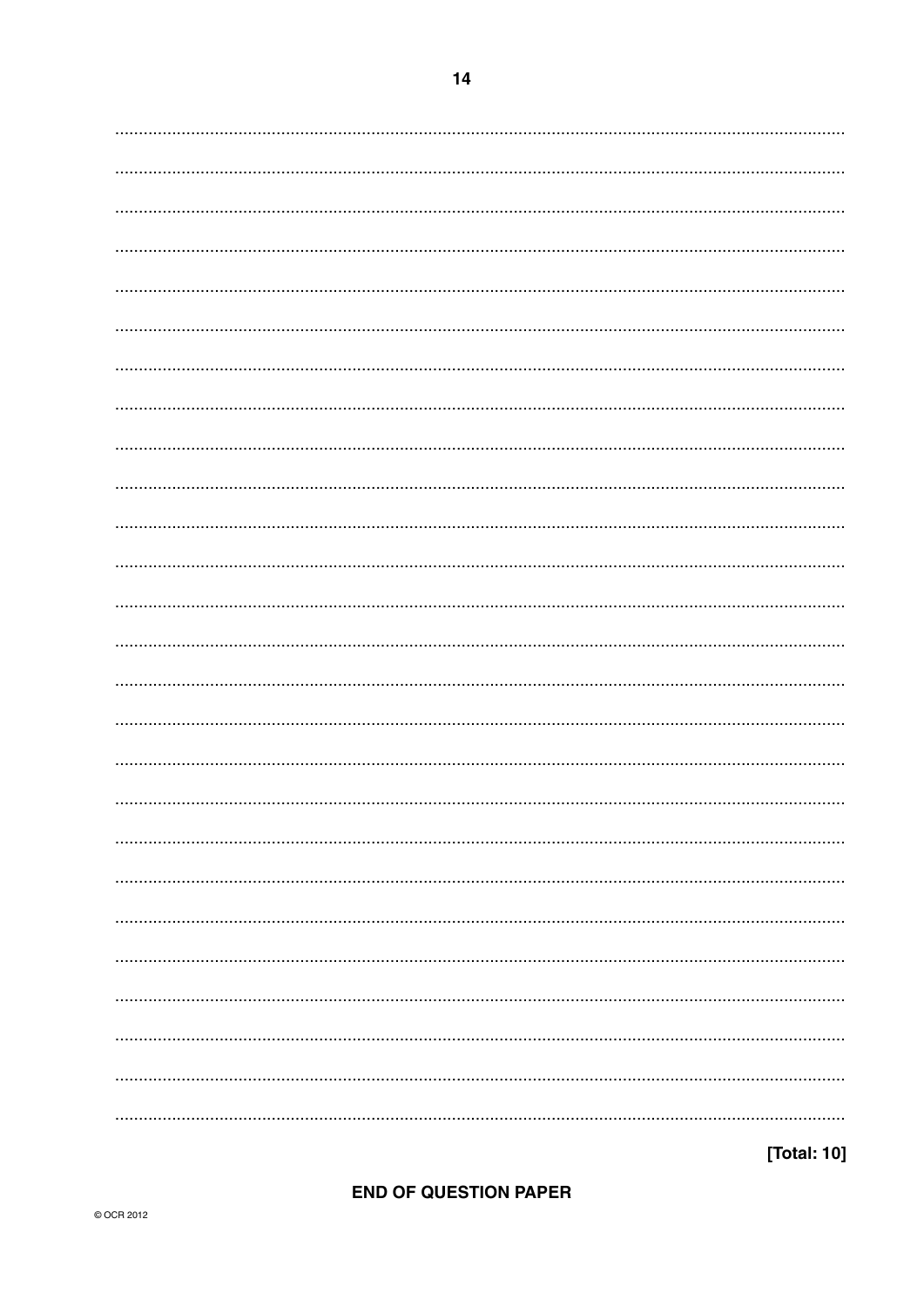## **ADDITIONAL PAGE**

If additional space is required, you should use the lined pages below. The question number(s) must be clearly shown.